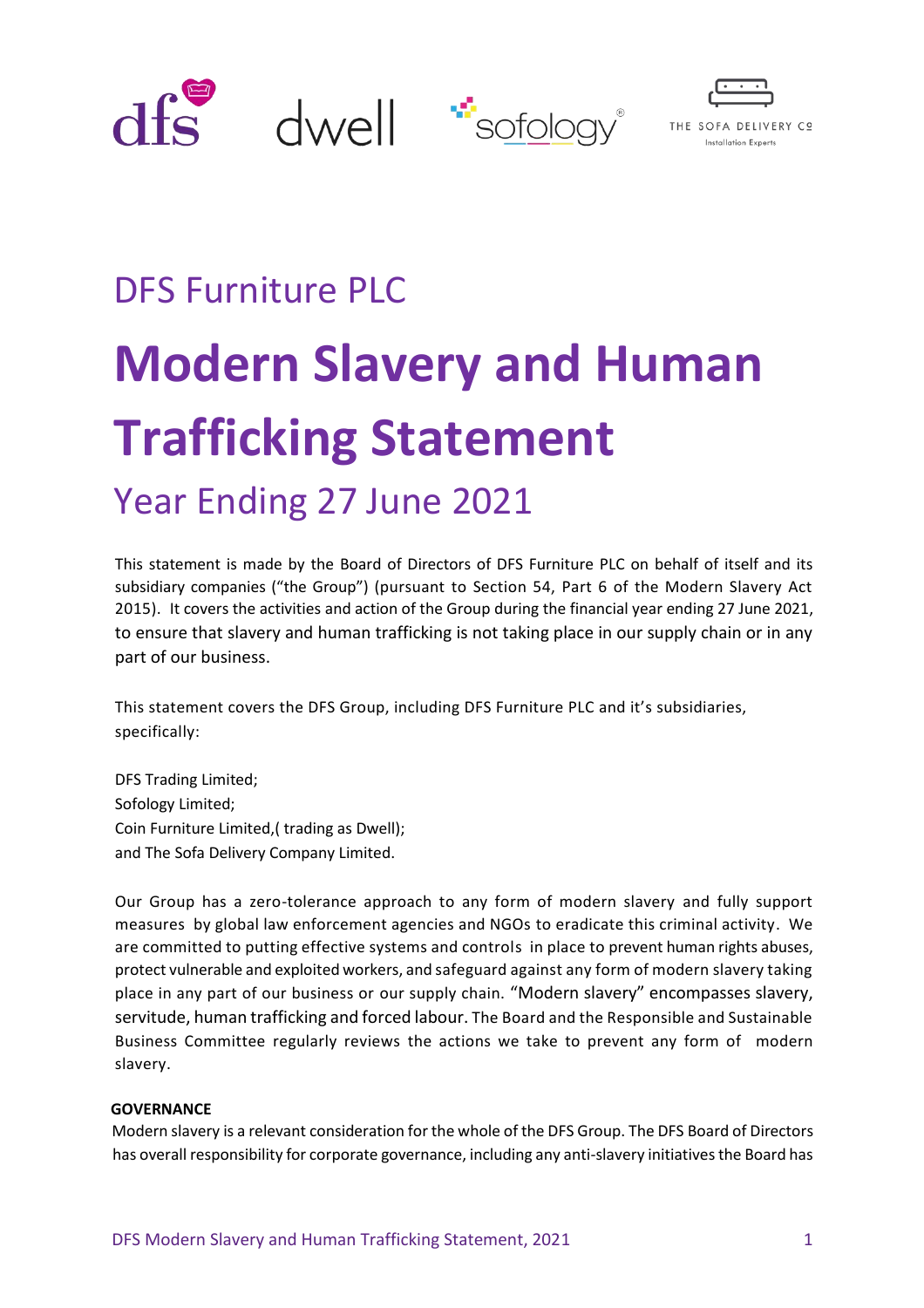



delegated that authority to the Responsible and Sustainable Business Committee, chaired by our Senior Non-Independent Director to ensure sufficient focus is given to all aspect of our ESG Strategy. The Group Leadership Team accepts responsibility for the implementation of any policy in relation to this matter and for ensuring the provision of adequate resources to ensure that we comply fully with our obligations.

Our approach to addressing modern slavery sits within our wider Environmental, Social and Governance (ESG) agenda and our commitment to independent ethical audits of our manufacturing supply chain is a key target in our Phase 1 Group ESG Targets, as set out in our Annual Report 202[1.](https://www.dfscorporate.co.uk/media/53495/DFS_AR2020.pdf)

The new Phase 2 Group ESG Target, will see the Group audit its top 250 non- manufacturing suppliers by December 2022. The focus will be on those suppliers working in areas where there is the greatest potential risk of modern slavery occurring.

## **OUR COMMITMENT**

The culture and ethos across the DFS Group is all about doing the right thing. We set clear standards for conduct, which we expect colleagues and suppliers to adhere to, including a zero-tolerance approach to bribery, corruption, and infringement of human rights, including any form of slavery, servitude, forced labour or human trafficking, whether within our own business or within our wider supply chain, and whether in the UK or overseas. We maintain long-standing relationships with our suppliers, ensuring the high quality and rigorous safety standards of all the materials and components that we use.

We are committed to acting ethically and will continue to take steps to assess the risk of modern slavery taking place in our operations and supply chain. Furthermore, we expect our suppliers and business partners to comply with our Supplier Code of Practice and to take their own pro-active steps to ensure compliance with the MSA within their own businesses and supply chains. Suppliers of goods and services to the DFS Group must comply with all relevant legislation and international standards as relevant to their industry, including those relating to child labour, forced labour, health and safety of workers, non-discrimination, employment law, human rights, fraud, anti-bribery, and corruption.

## **COVID-19 IMPACT**

Similarly, to other retail businesses with suppliers throughout Asia and Europe, our Group continued to have been impacted by COVID-19 through the year. The Group also had to continue to adapt its working practices in its operations to meet COVID-19 health and safety requirements and to protect its workforce.

Our usual approach is that in addition to desktop audits of suppliers, members of the DFS Group Leadership team, the quality teams, and the buying and merchandising teams, visit our suppliers throughout the year in order to carry out inspections of their facilities. However, we were once again prevented from doing so due to the ongoing restrictions in place as a result of the pandemic.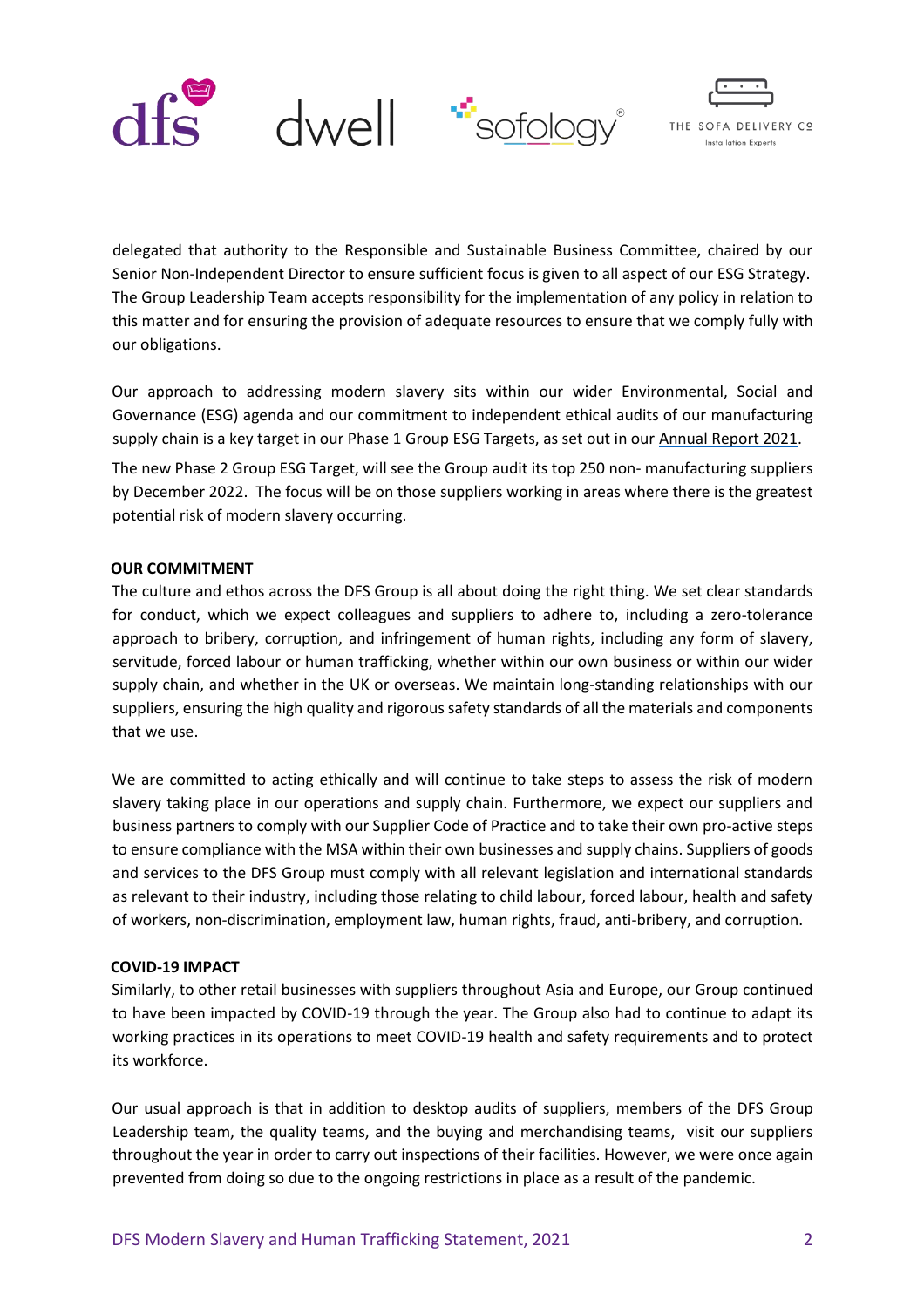



The most significant impact that the pandemic had on tackling modern slavery risk was the ongoing impact of travel restrictions, which prevented any physical audits or unannounced site visits.

### **OUR BUSINESS**

The DFS Group is the UK's leading retailer of living room and upholstered furniture. We design, manufacture, sell, deliver, and install an extensive range of upholstered and other furniture products for our customers under our DFS, Sofology and Dwell brands. Most of our upholstered products are handmade to order, a large proportion of which are manufactured in our three DFS upholstery factories and two wood mills here in the UK.

The business operates a network of upholstered furniture showrooms throughout the UK, the Republic of Ireland, Spain, and the Netherlands, together with an online channel. These have been established and developed gradually over 50 years of operating history. DFS Group employs over 5000 people across our 2 retail brands in the UK, the Republic of Ireland, Spain, and the Netherlands. Our people are employed in our showrooms, group support centre, and manufacturing and distribution sites.

DFS both manufactures upholstered furniture in the UK and imports furniture directly from manufacturers based in Europe and the Far East. We acknowledge that the manufacturing sector as a whole is high risk in terms of the number of imported commodities linked to forced or child labour. This risk is heightened in the case of global supply chains, as we may have less visibility of suppliers beyond the first tier. Furthermore, as natural materials including leather and timber are commonly used in manufacture of DFS products, there is an enhanced risk. As an organisation, we recognise that there is a risk of modern slavery in any area of our business where there:

- Is migrant labour (country to country or within a country);
- Is a high presence of refugees;
- Are young workers and a risk of child labour;
- Are contract and agency workers.

It is with these points in mind that the DFS Group approaches risk identification and management in a targeted manner to ensure that risks are mitigated to the greatest extent possible. Further detail on the steps that we intend to take in this regard are set out in the next steps section below.

## **OUR SUPPLY CHAIN**

The DFS Group has long term relationships with the majority of its suppliers of both finished products and raw materials both in the UK and overseas. With regard to upholstered products, and aside from our own UK-based internal manufacturing operations, the vast majority of the DFS Group externally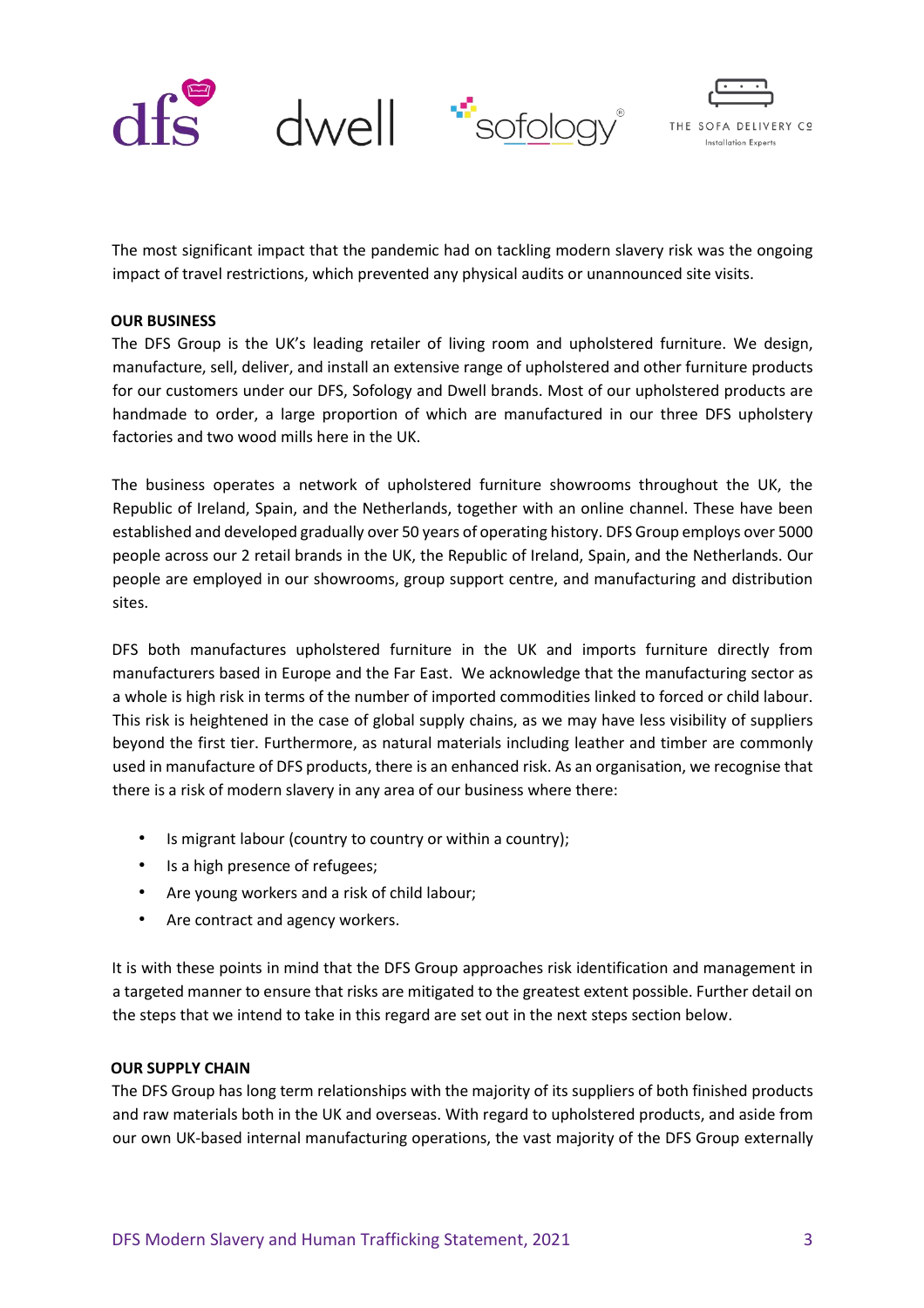



sourced upholstered products come from our top five manufacturing partners in continental Europe and Asia. We have long-standing relationships with these highly regarded suppliers.

DFS, Sofology and Dwell also sell an extended range of furniture, including bedroom furniture, dining room furniture and accessories which we source from a small number of trusted wholesalers. Raw materials for use in internal manufacturing of upholstered furniture, including foam, fabric, and wood, are sourced directly from our suppliers.

Our distribution is primarily managed and operated in-house by The Sofa Delivery Company Limited, a DFS Group company. We directly employ delivery drivers, crew and warehouse operatives who work out of our own UK-based distribution centres and warehouses. Our shipping is outsourced to a small number of highly regarded multinational shipping companies.

Our goods that are not for resale are procured through our internal procurement team. This is governed by the DFS Procurement Policy which sets out high-level principles that must be adhered to for all goods and services not for resale, including integrating ethical evaluation criteria into the procurement processes.

# **OUR POLICIES IN RELATION TO SLAVERY AND HUMAN TRAFFICKING**

The DFS Group takes seriously any allegations that human rights are not being respected within the business or the supply chain. We strive to act with integrity at all times and there are several internal policies and practices already in place that set out our approach to the identification of modern slavery risks and steps to be taken to prevent slavery and human trafficking in our operations:

- **Grou[p Anti-Slavery and Human Trafficking Policy](https://www.dfscorporate.co.uk/media/49465/Anti-slavery-and-human-trafficking-policy-Jan-2019.pdf) :** The policy approved by the Board of DFS Furniture PLC reiterates our stance against all forms of modern slavery and outlines our procedures and processes which are designed to guard against the occurrence of modern slavery or human trafficking in our business operations and supply chains.
- **[Group Code of Conduct:](https://www.dfscorporate.co.uk/media/53792/Group-Code-of-Conduct-November-2020.pdf)** This reflects our commitment to acting ethically and with integrity in all our business relationships, and implementing and enforcing effective systems and controls to ensure that slavery and human trafficking is not taking place anywhere in our supply chains. Updated during the year the Code of Conduct also forms the basis of a mandatory online training model for all employees.
- **Modern Slavery Guidance for Managers:** In our work context, the most likely type of modern slavery would be forced labour. This guide helps managers to understand the signs which may indicate whether a person is a victim of modern slavery and how to respond if a potential victim is identified.
- **[Whistleblowing Policy](https://www.dfscorporate.co.uk/media/49468/Group-Whistleblowing-Policy-2019.pdf) :** Updated during the year our policy encourages our employees to report any concerns relating to the direct activities or the supply chains of the DFS Group. This includes any circumstances that may give rise to a risk of slavery or human trafficking. Our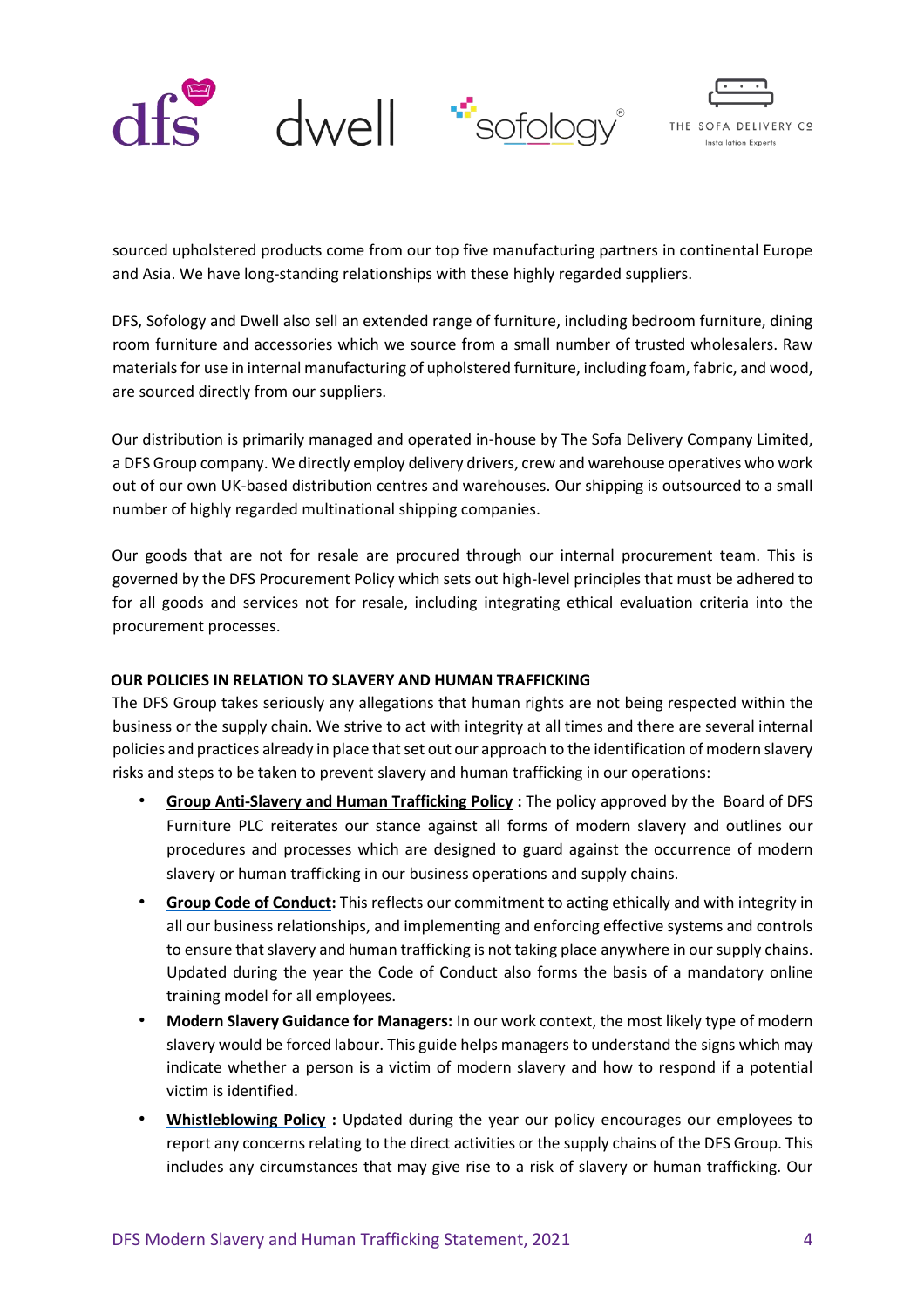



independently provided whistleblowing hotline provides an easy and confidential means for concerns and allegations to be raised. We investigate every whistleblowing case and seek to achieve resolution within the shortest possible timescales.

- **Employee Assistance Programme:** This provides an external and confidential telephone support service through which advice and information are imparted to employees on a wide range of topics.
- **[Supplier Code of Practice:](https://www.dfscorporate.co.uk/media/46645/21-DFS-Code-of-Practice-Version-1-October-2019.pdf)** DFS Group insists on ethical standards from all of our suppliers. Suppliers are required to confirm that they provide safe working conditions where necessary, treat workers with dignity and respect, and act ethically and within the law in their use of labour.
- **Recruitment policy and procedure:** DFS Group operates a preferred supplier list and works only with recruitment agencies which share our commitment towards anti- slavery and the prevention of human trafficking.
- **[Sustainability Strategy: Resourceful Responsible:](https://www.dfscorporate.co.uk/esg/sustainability-2020)** This outlines our ambitious approach to sustainability, embodying our commitment to helping to solve the UK's waste challenge and ensuring our business is fit for purpose over the critical years ahead.

# **DUE DILIGENCE PROCESSES AND RISK ASSESSMENT FOR SLAVERY AND HUMAN TRAFFICKING**

We acknowledge that there is a risk of exposure to modern slavery in our supply chain. We have a number of external suppliers and wholesalers who supply DFS with both upholstered and nonupholstered furniture, raw materials, and home accessories.

As part of our initiative to identify and mitigate risk, we have systems in place to:

- Identify and assess potential risk areas in our supply chains.
- Mitigate the risk of slavery and human trafficking occurring in our supply chains.
- Monitor potential risk areas in our supply chains.
- Protect whistleblowers.

We expect all of our employees, suppliers, customers, business partners, the general public and any relevant third party to raise any concerns or suspicions that they have about any of our procurement processes in complete confidence. Concerns can be reported confidentially to the Human Resources Department by phone, pursuant to the DFS Whistleblowing Policy.

As part of managing the risk of modern slavery, we have a supply chain compliance programme in place. We are also strengthening our approach to managing the risk of modern slavery by introducing further risk assessment and due diligence during 2021, as explained in our next steps below.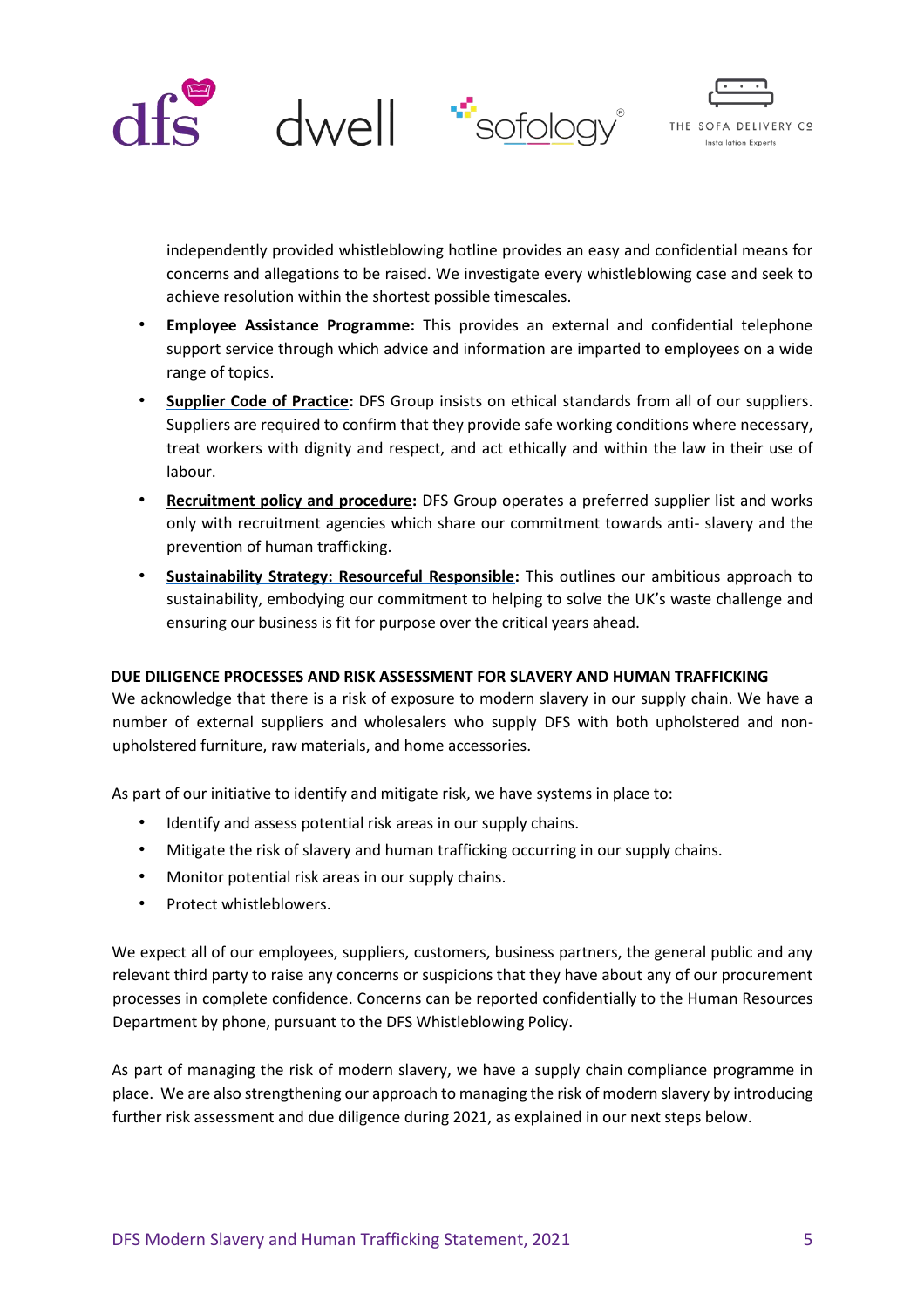



## **SUPPLIER ADHERENCE TO OUR VALUES AND ETHICS**

To ensure that all those in our supply chain and all contractors adhere to our values, we have a supply chain compliance programme in place. As a principle, we have a zero-tolerance approach to slavery and human trafficking, but we recognise that there are circumstances where it will be appropriate to support our suppliers to rectify any non-conformity with our Supplier Code of Practice. This consists of requiring suppliers to confirm in writing that they:

- Sign up to our Anti-Slavery and Human Trafficking Policy.
- Comply with our Supplier Code of Practice.
- Accept our standards and our right to audit their factories to ensure compliance.
- Review their own supply chains to ensure that they comply with the MSA.

We maintain long-standing, trusted relationships with our suppliers, and we intend to bring our suppliers with us on our sustainability journey. Some 95% of Group sales currently relate to upholstery products. We currently work with a total of 29 upholstery suppliers across the UK, Europe, and China. Our top five suppliers, with whom we have deep and long-standing relationships, supply 82% of our upholstered products.

In March 2021 we hosted our inaugural ESG Supplier Conference, which was attended by 96% of our finished goods supplier base, to set out our vision, mission, and initial requirements with our suppliers. This was a great opportunity to engage our suppliers in why ethical trading and sustainability is so important to our business and our stakeholders and shared with them our commitments and strategy going forward. Colleen Theron the CEO of Ardea International who advises the Group on modern slavery spoke at the Supplier conference to help raise awareness of the issue of modern slavery. Colleen is a lawyer who specialises in working with businesses and NGOs providing training programmes on modern slavery and sustainability issues, Colleen is a fellow at the Centre for the Study of Modern Slavery, at St Mary's University. <https://www.ardeainternational.com/>

## **TRAINING AND RAISING AWARENESS**

To ensure a high level of understanding of the risks of modern slavery and human trafficking in our supply chains and our business, we provide training to our key staff in the form of an internal online training module. Our commitment to addressing any instances or risks of modern slavery is communicated to all suppliers and other business partners when entering into new or renewed contracts with them. Training has been prioritised in the areas of our business operations where the risk of modern slavery practices has been assessed to be the greatest.

Our training initiatives include:

• General training and raising awareness of modern slavery for line managers, team leaders and supervisors.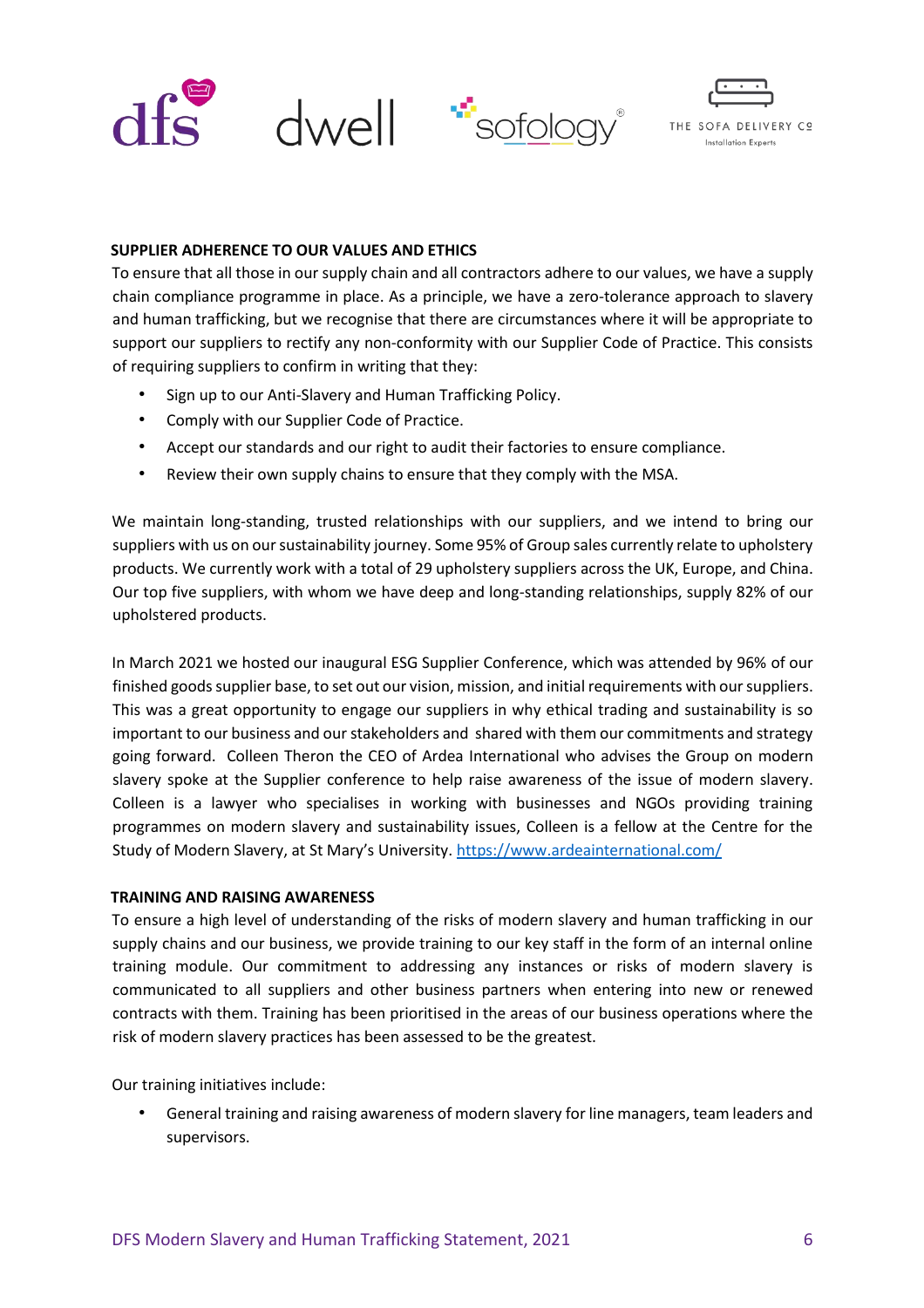



• An e-learning module on modern slavery deployed to senior and middle managers across the DFS Group. The training provides guidance on spotting the signs of different types of modern slavery and how to report concerns. The training also includes an assessment that needs to be passed in order to successfully complete the training.

## **DURING THE YEAR WE:**

- Held our first ESG Supplier conference which included a session facilitated by Ardea International to raise the focus and awareness of the risk of Modern Slavery in global supply chains.
- Reviewed and updated the Group Code of Conduct and the Supplier Code of Practice to ensure compliance with international legislation and best practice standards.
- Started addressing the opportunities that were identified by Ardea International's analysis of our policies and procedures.
- Refreshed our online mandatory training for all employees on our Group Code of Conduct, raising awareness of modern slavery and encouraging all employees to report any concerns.
- Rolled out our new on-boarding supplier process ensuring all suppliers complete a Supplier Code of Practice audit and has SMETA/SEDEX audits in place or booked before the DFS Group agrees to proceed with shop floor display orders.
- Continued to work with **Track Record Global** ("TRG") to audit all our Tier 1 suppliers and manufacturers of goods for resale across the globe to ensure compliance with our policies in relation to human rights. This included auditing our own manufacturing business based here in the UK. Their due diligence methodology has been developed over 15 years. Their expert team have helped DFS understand and mitigate the risks of Modern Slavery in our global supply chain.

The results of those audits showed:

Audit assessment outcomes:

- 30% no corrective actions were required
- 44% minor corrective actions required
- 26% significant corrective actions required

Those upholstery suppliers with significant corrective actions required have been treated as the priority and a corrective action plan has been provided to all suppliers with their assessments. Supplier have been given a 3-6 month window to comply with the corrective action plan. Corrective actions related to suppliers not having the correct policies and procedures in place in relation to their workforce. There were no cases of modern slavery identified in any of our suppliers.